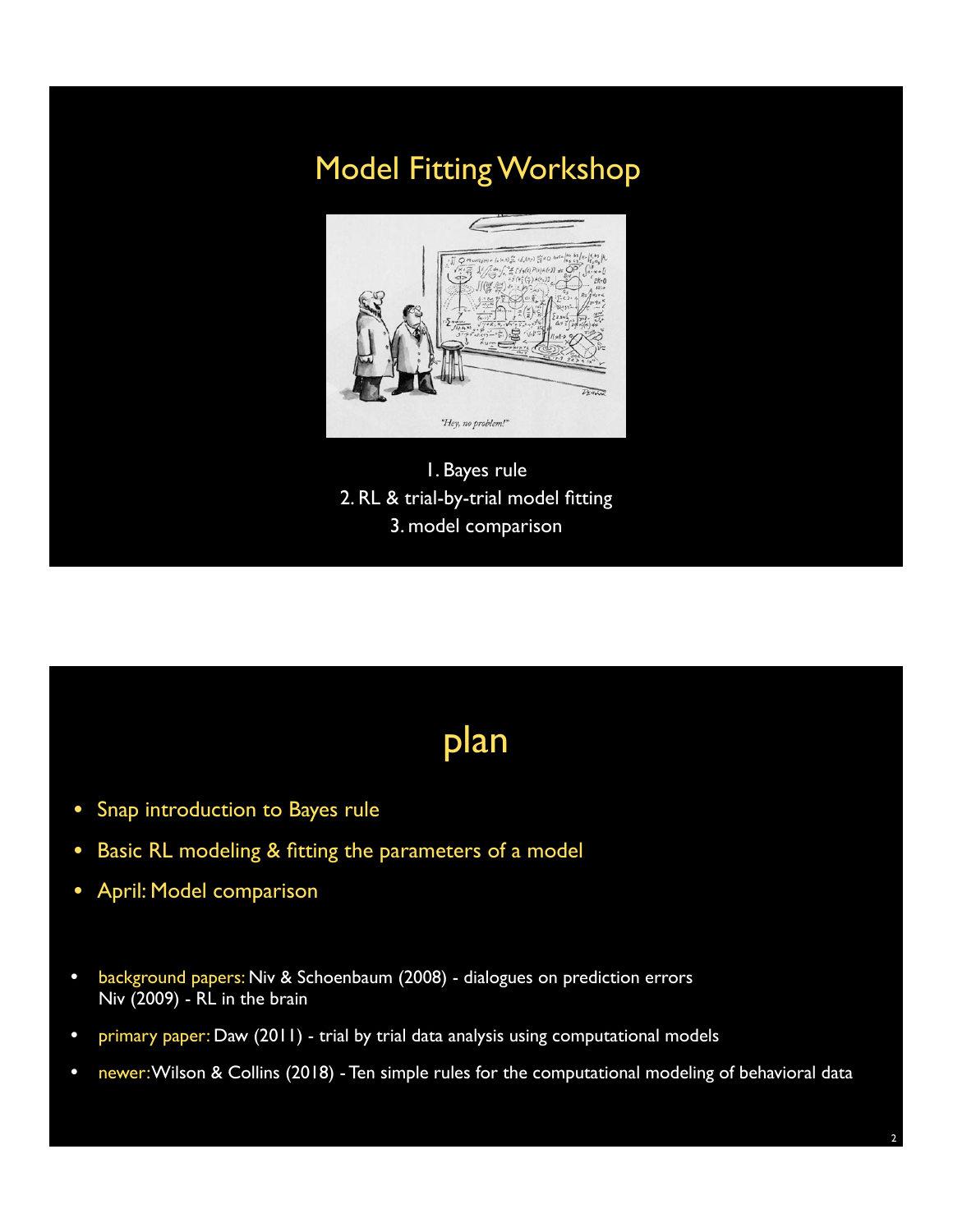*The only stupid question is the one you did not ask -Rich Sutton*

# Prologue: Bayes rule and Bayesian inference

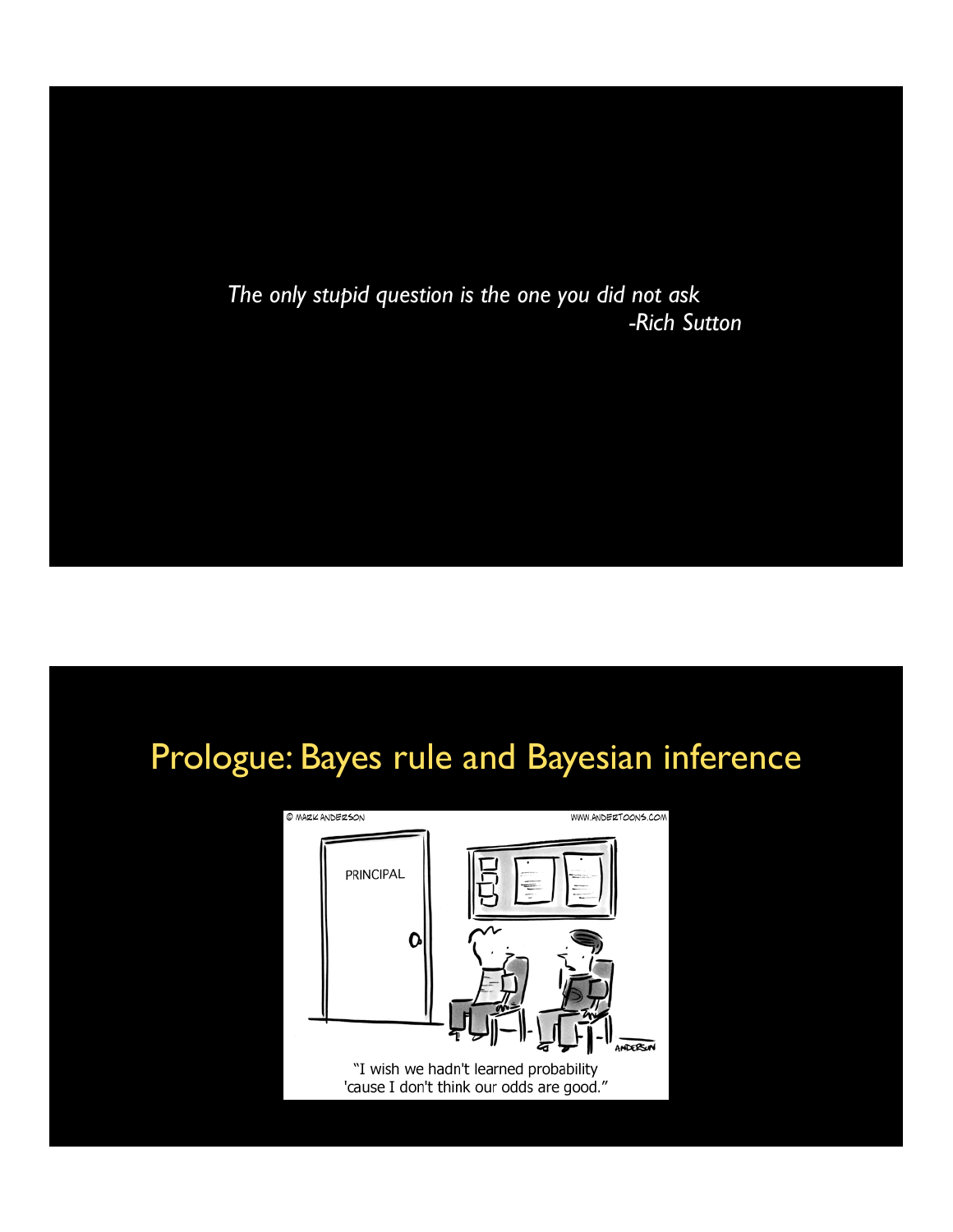# first: the intuition

• https://youtu.be/BrK7X\_XIGB8

### I have two kids. What is the probability that I have a daughter?

5

6

- A. 2/3
- B. 1/2
- C. 3/4
- D. none of the above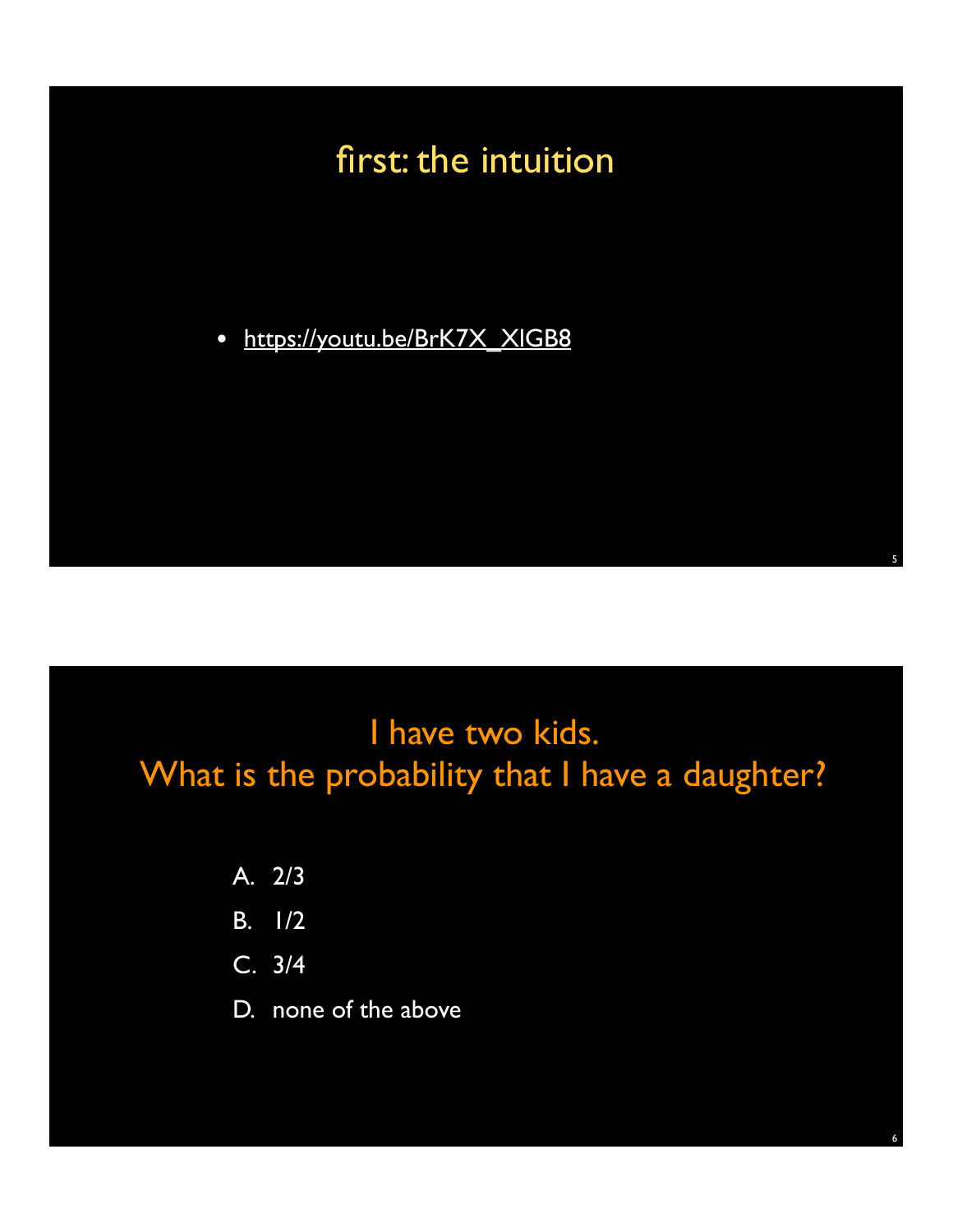### I have two kids. I have a son. What is the probability that I have a daughter?

- A. 2/3
- B. 1/2
- C. 3/4
- D. it depends

### more formally

- random variables (discrete, continuous)
- probability distributions
- two laws of probability:
	- total probability:  $p(A) = \sum_{B} p(A|B)p(B)$
	- joint probability:  $p(A,B) = p(A) \cdot p(B|A) = p(B) \cdot p(A|B)$

7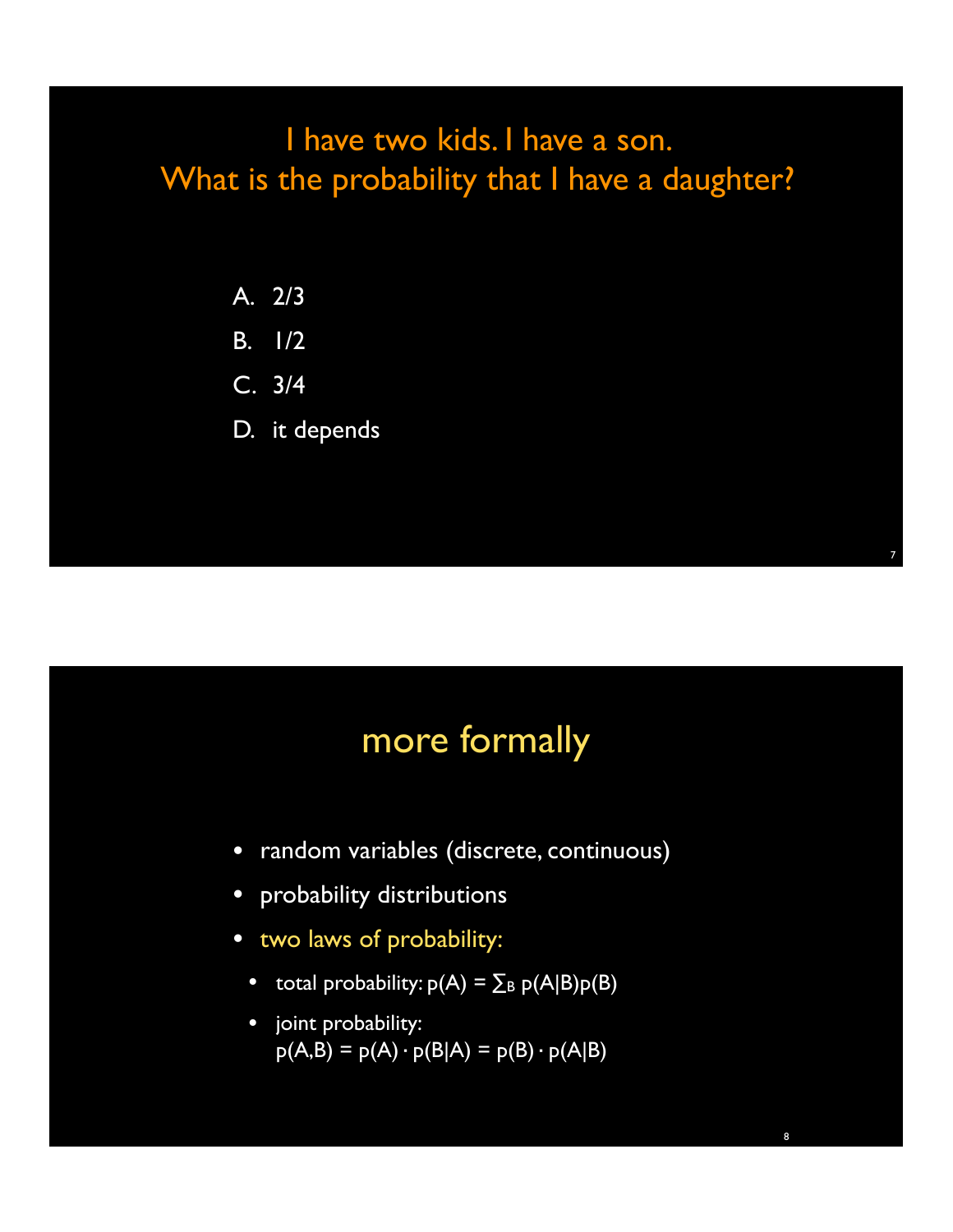# probability distributions as beliefs

what is the probability that this coin is fair?



## some beliefs are easier to calculate than others

- you toss a coin 2 times and get heads 2 times
- what is the probability that the coin is fair?
- ... let's ask the opposite: if the coin is fair, what is the probability that 2 of 2 tosses come up heads?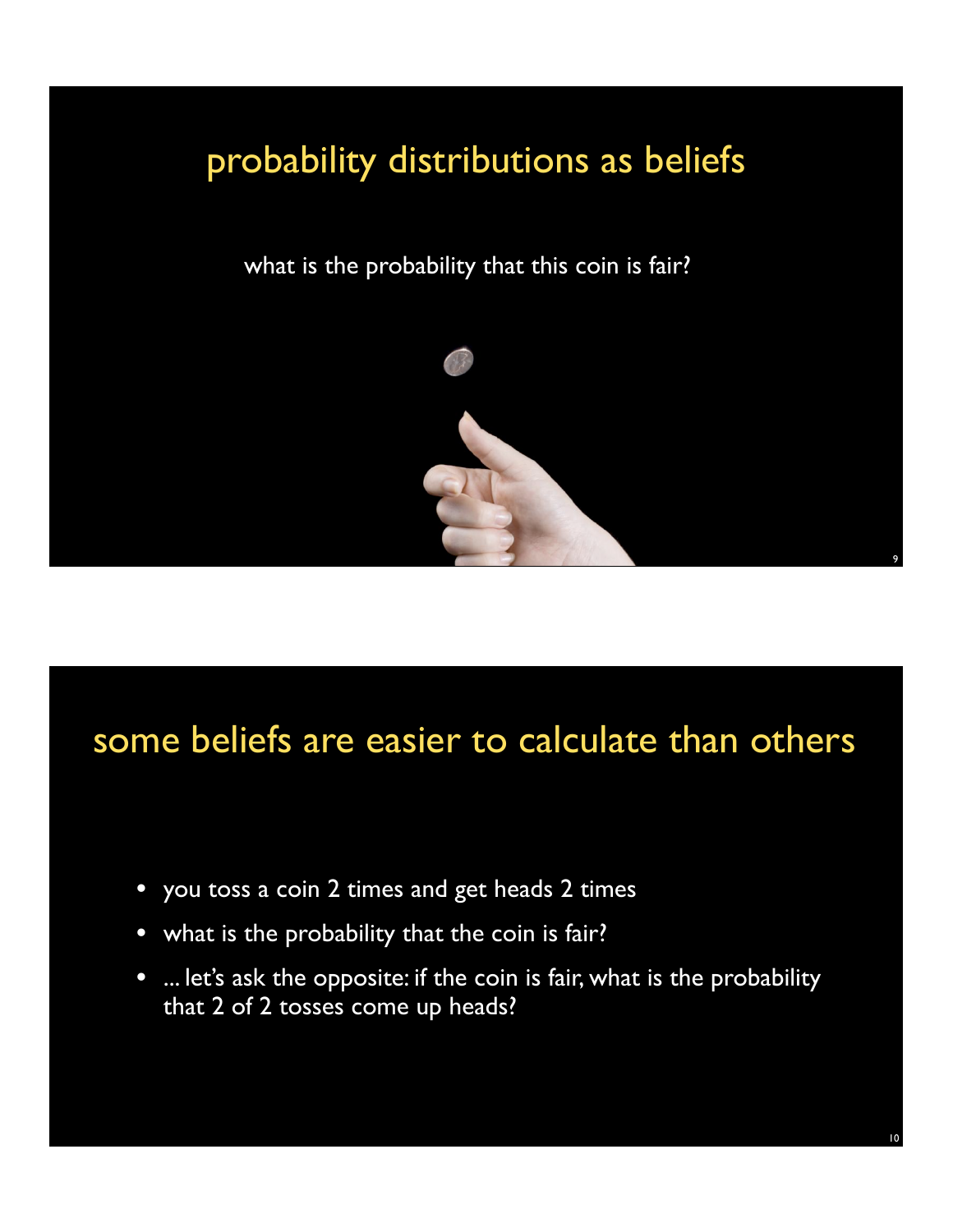### some beliefs are easier to calculate than others

- Brian says: "I'll pass" what is Brian talking about?
- What is the probability that Brian is talking about an exam?
- If Brian is talking about an exam, how probable is this sentence?

### Bayes rule

$$
P(A | B) = \frac{P(B | A) \cdot P(A)}{P(B)}
$$

 $P(model|data) = \frac{P(data|model) \cdot P(model)}{P(data|model}$ *P*(*data*)

 $P(hypothesis | evidence) = \frac{P(evidence | hypothesis) \cdot P(hypothesis)}{P(hypothesis)}$ *P*(*evidence*)

12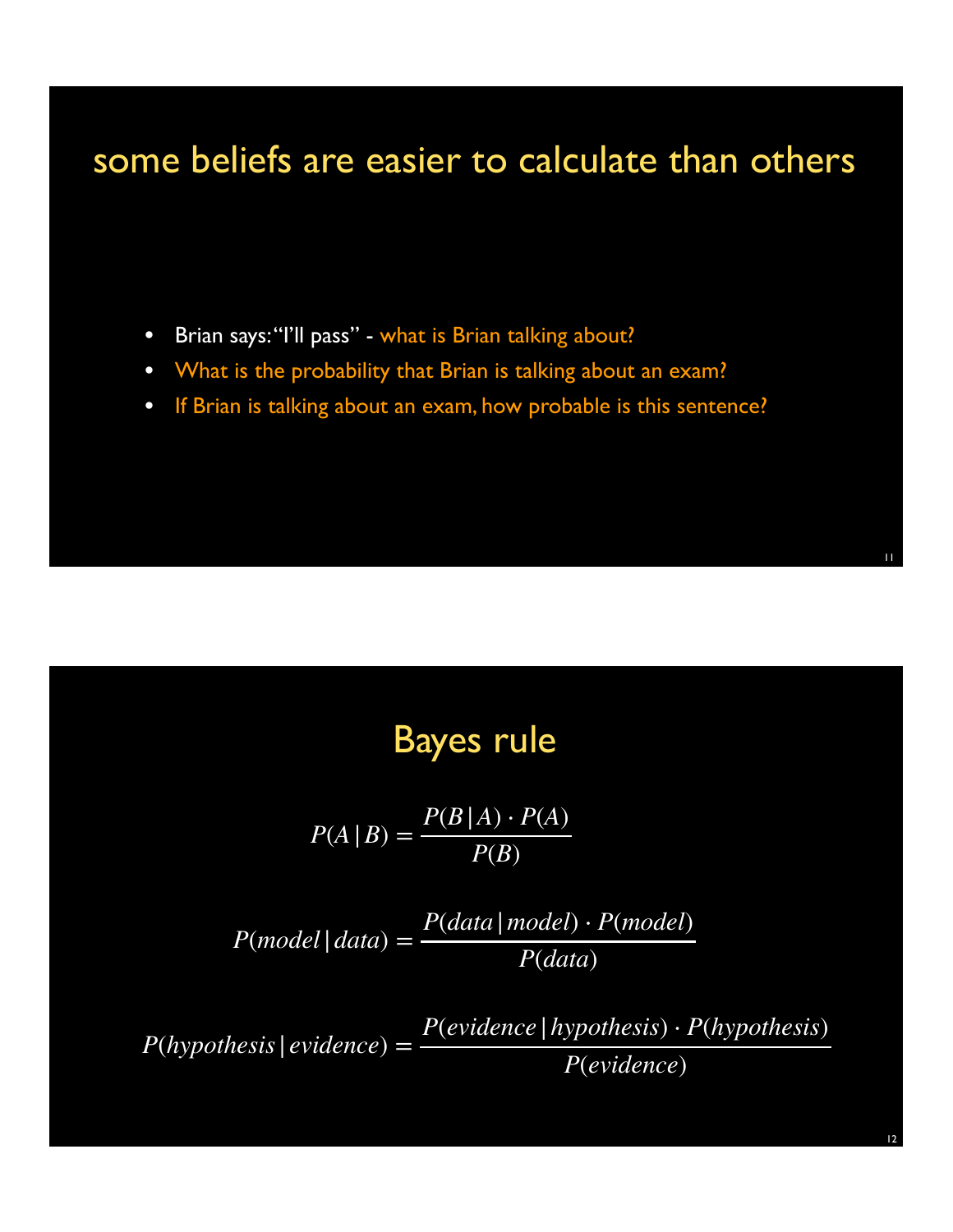

## Bayesian inference in real life

• interpretation of Bayes rule: we care about both prior and likelihood in inference

14

• eg. test for disease came out positive accuracy of test is 99% disease a-priori in 1/10000 people what are the odds that the patient has the disease?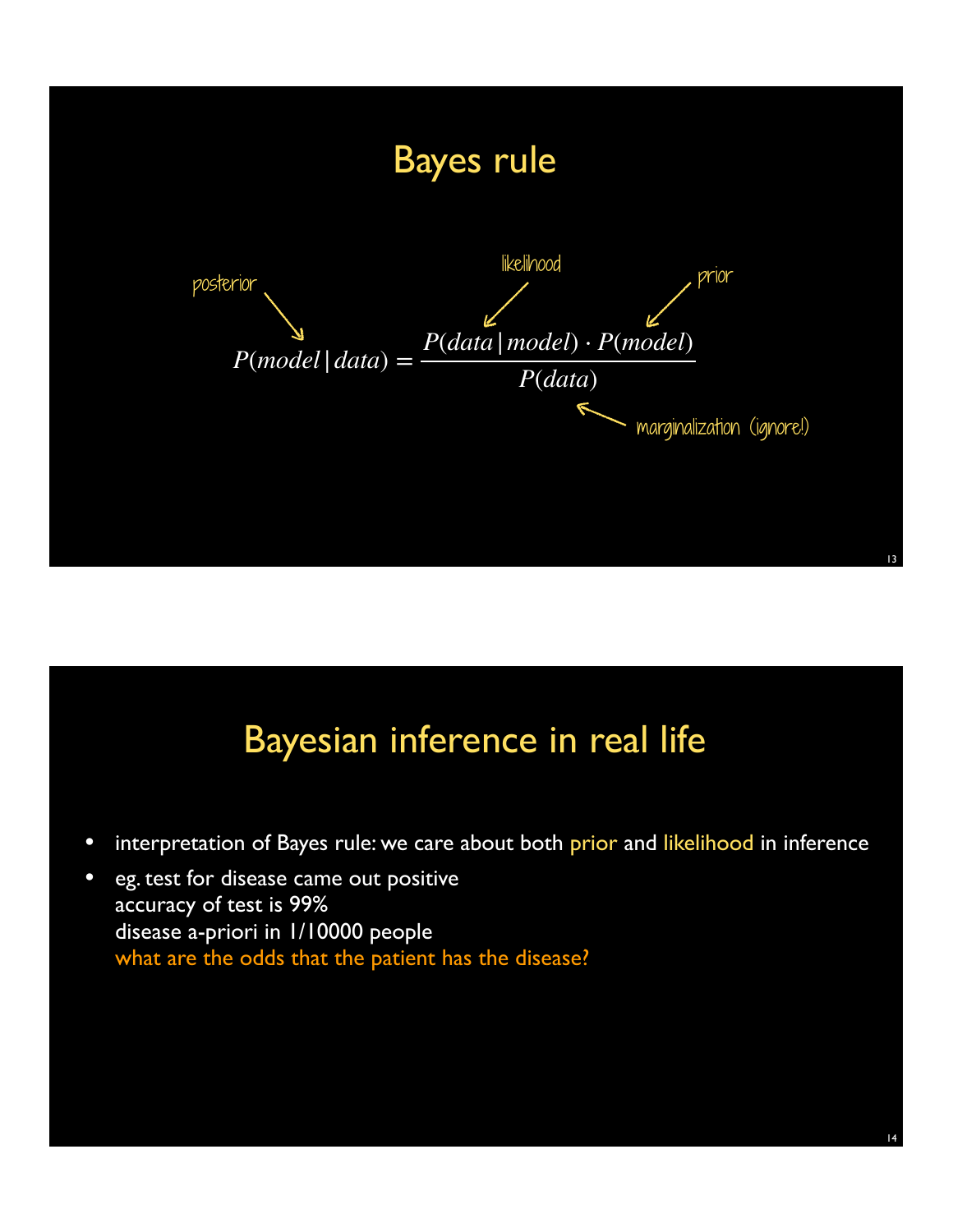## Act I: fitting models to trial-by-trial behavior



### Bandit tasks



- a simple task often used in the laboratory:
	- repeated choice between n options (n-armed bandit)
	- ...whose properties (reward amounts, probabilities) are learned through trial-and-error

#### overall approach:

- 1. learn values for options
- 2. choose the best option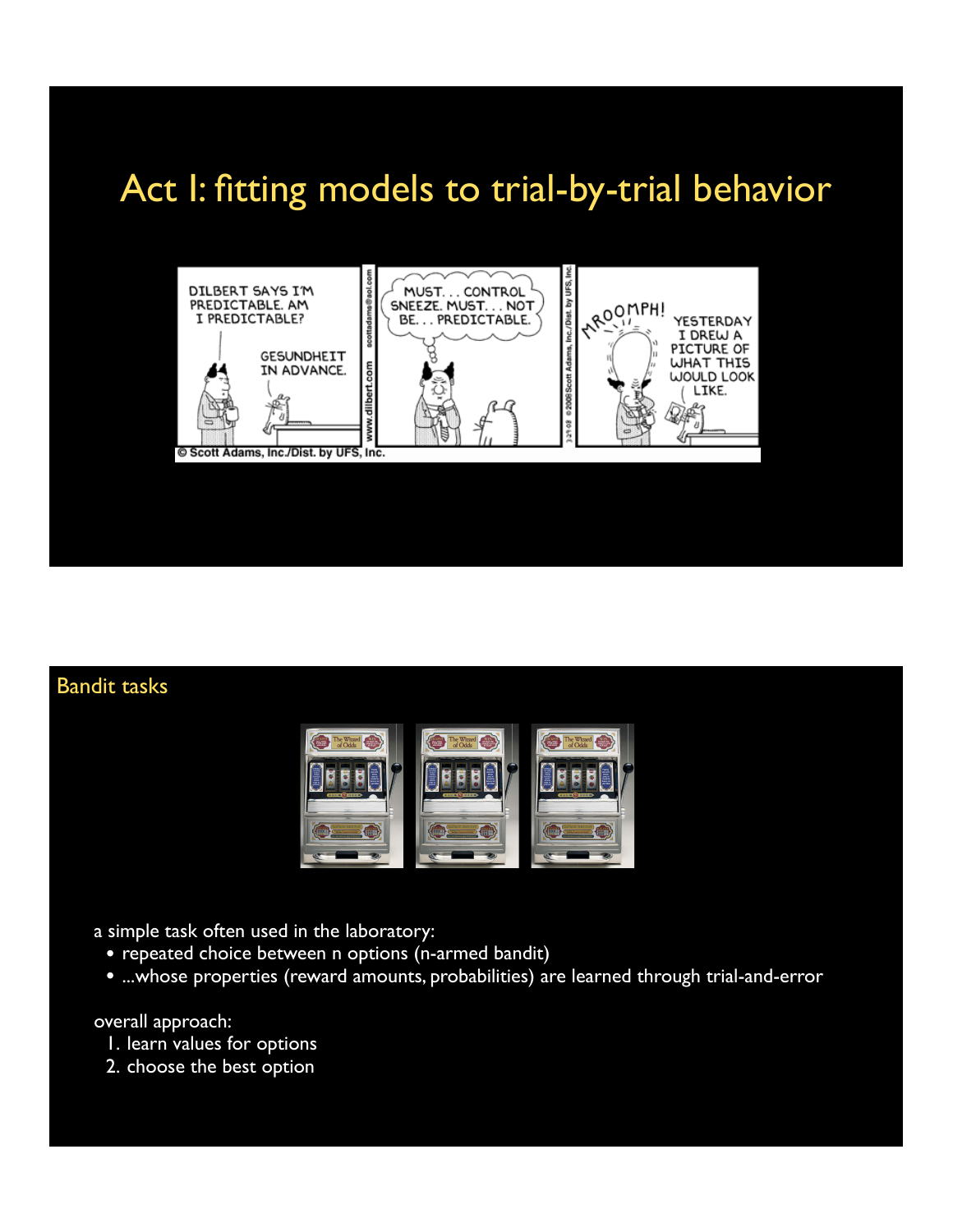### Bandit tasks



suppose we ran this experiment on a person

- what are the data?
- how do you suggest we model the data?
- what does the model predict?

### Writing down a full model of learning

| what can we measure (green)? |  |
|------------------------------|--|
| what do we not know (red)?   |  |

| 3 bandits/options<br>rewards: 1/0                                                                                                                                                                                                                                                                          |
|------------------------------------------------------------------------------------------------------------------------------------------------------------------------------------------------------------------------------------------------------------------------------------------------------------|
| Ntrials = $20$<br>$V = [0.5, 0.5, 0.5]$ ; % initial values<br>% Input: choice - a vector of Ntrials choices 1/2/3 on each trial<br>℅<br>$R$ - a vector of Ntrials rewards 1/0 on each trial<br>alpha = $0.1$<br>$beta = 1$                                                                                 |
| For $t = 1$ : Ntrials<br>% (log) probability of choice on trial t (we need this to calculate log likelihood, not to<br>% model the learning process in the subject's head)<br>log_choice[t] = log(exp^(beta*V[choice[t]])/sum(exp^(beta*V))); % normalize by<br>%dividing by sum over all possible actions |
| % beta is softmax inverse temp (range 0-infinity; unknown – we will fit this)<br>% learn from what happened<br>$PE = R[t] - V[choice[t]]$<br>% prediction error<br>$V[choice[t]] = V[choice[t]] + alpha*PE % alpha = learning rate (between 0-1; unknown)$<br>End                                          |
| negLL = -sum(log choice) % LL = log likelihood of the data given model and parameters<br>Return (negLL)                                                                                                                                                                                                    |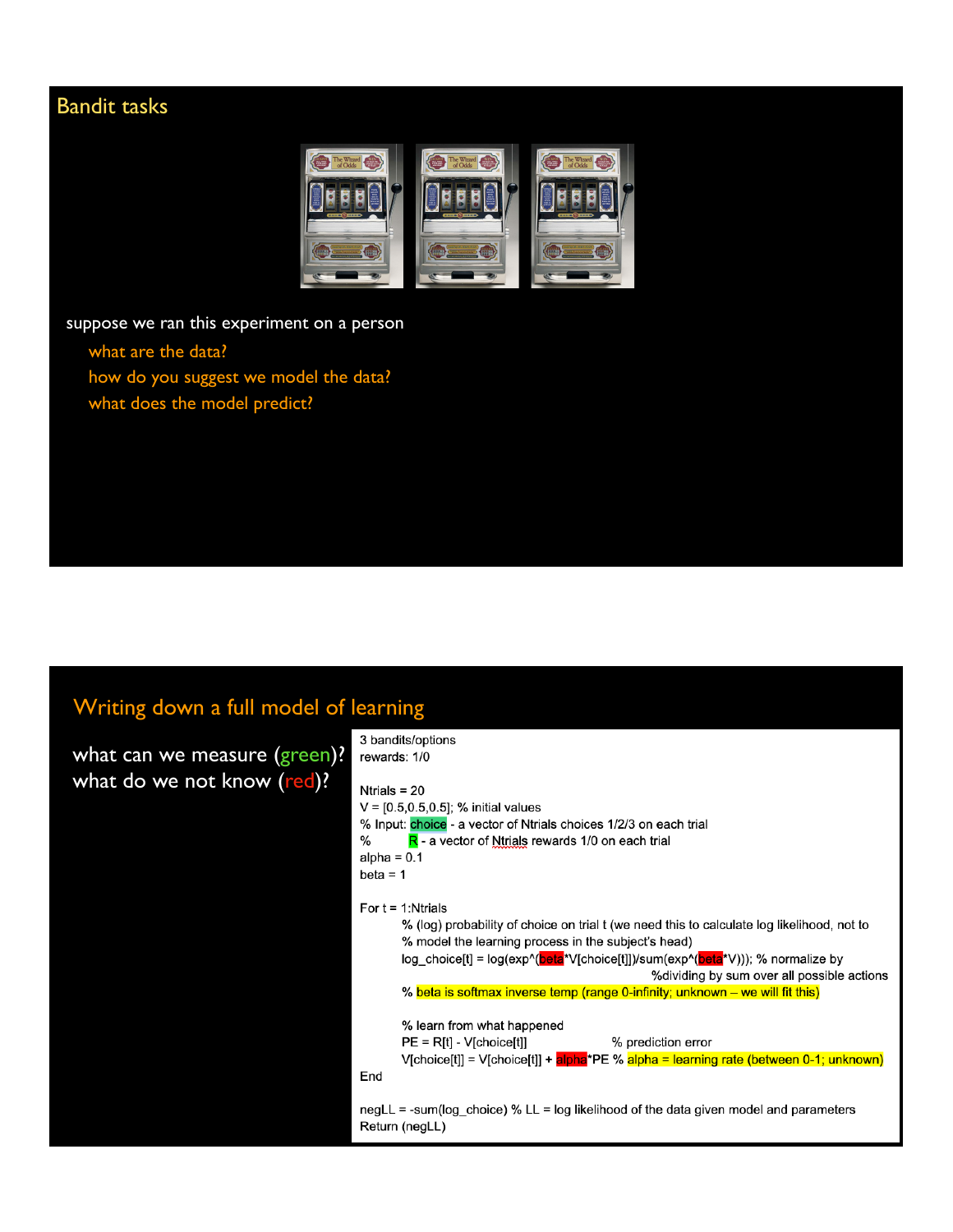### computational models are basically detailed hypotheses about behavior (and about the brain)

We can test these hypotheses!

#### Estimating model parameters

#### why estimate parameters?

- 1. May measure quantities of interest (learning rates in different populations, how variance in the task affects learning rate etc.)
- 2. have to use these to generate hidden variables of interest (eg. prediction errors) in order to look for these in the brain

how to estimate parameters? we want:  $P(α, β | D, M)$ wwBd?  $P(\alpha, \beta | D, M) \propto P(D | \alpha, \beta, M)$ **This we know!** 

 $P(D | \alpha, \beta, M) = \prod P(c_t | \alpha, \beta, M)$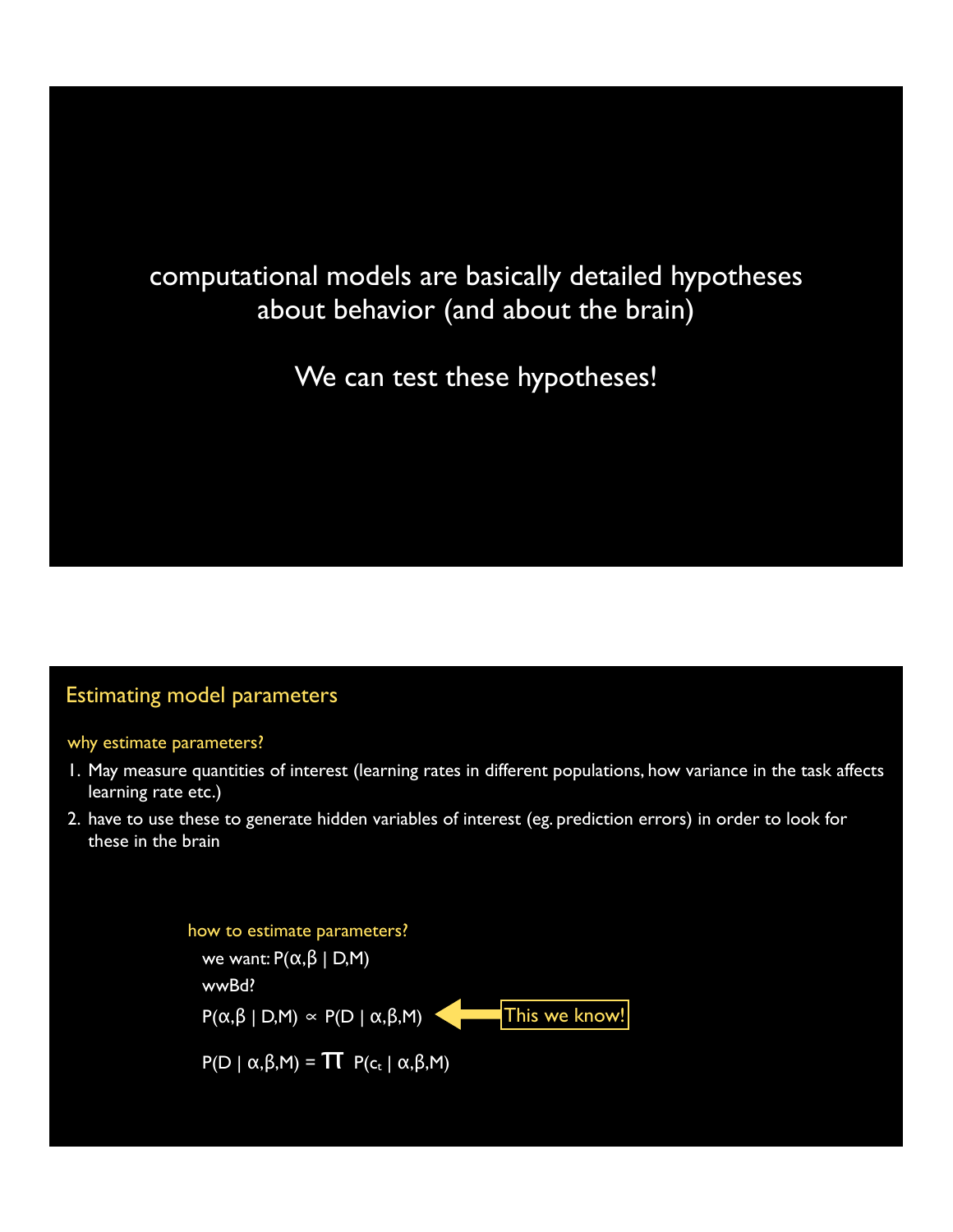### Estimating model parameters

 $P(D \mid \alpha, \beta, M) = \prod P(c_t \mid \alpha, \beta, M)$ 

...this is a probability distribution

we often consider a point estimate: the maximal likelihood point argmax<sub>α,β</sub> P(D | α,β,M)

(equivalently, can maximize the log likelihood)

### Estimating model parameters

 $P(D | α, β, M) = T T P(c_t | α, β, M)$ 

pragmatics: fmincon, fminunc, fminsearch minimize -LL local minima: multiple starting points



simulated 1000 trials α=0.25,β=1 recovered: α=0.26,β=0.86